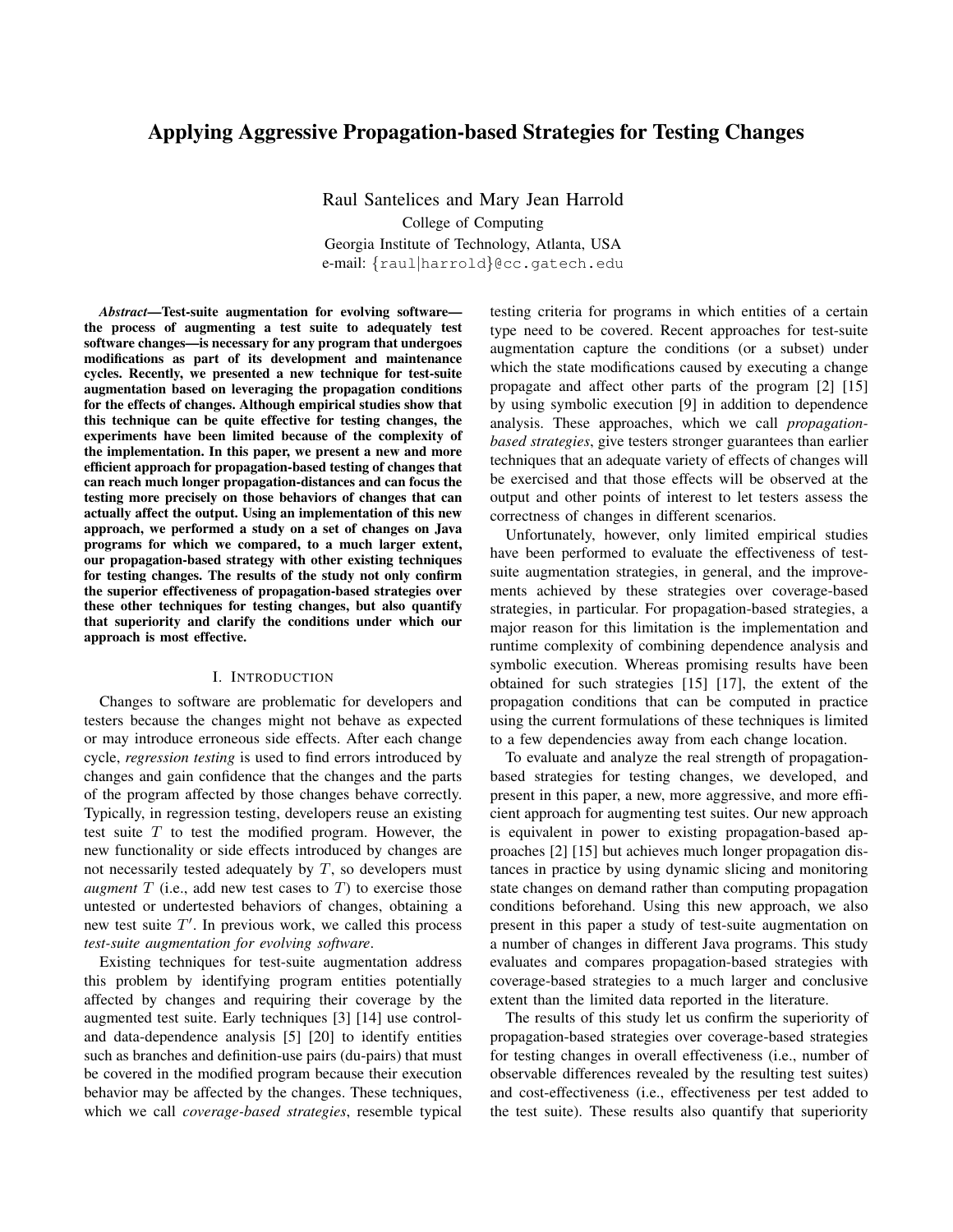and describe the conditions under which propagation-based strategies are most cost-effective. For example, for test suites of size 10, our results show that, on average for the studied subjects, our propagation-based strategy reveals two times more differences per change than randomly creating 10 test cases that cover the change and about twice the differences found by using coverage of affected branches and du-pairs. In terms of cost-effectiveness, our results also show that, on average, any test case in a test suite of any size for our approach is 91% more likely to reveal a difference than randomly testing that change and 70–90% more likely than for branch and du-pair coverage.

Another important result of this study is that the costeffectiveness of using our new propagation-based strategy, in terms of differences revealed per test case added, is especially superior to the other techniques when the probability that executing a change will cause a difference in the output is the lowest. In other words, we found that our approach is, comparatively, even more effective when it is most needed when random testing of the change or even branch or du-pair coverage are unlikely to find differences.

One benefit of our work is that it provides a new propagation-based approach to test changes that is computationally more efficient than existing approaches that analyze all possible behaviors of changes, most of which are not tested in practice. For that reason, our approach can analyze longer propagation distances than was previously possible for the same program-analysis budget. Thus, testers can achieve a greater effectiveness in revealing observable differences when augmenting their test suites by using this new approach. Another benefit of our work is the first comprehensive empirical study of test-suite augmentation strategies of any kind, including propagation-based strategies that reach greater distances than in previous studies. This study provides testers with quantitative information about the effectiveness they can expect of different strategies for test-suite augmentation and the kinds of changes for which these strategies are most effective.

The main contributions of this paper are:

- A comparative analysis of existing test-suite augmentation strategies for evolving software.
- A new approach for performing propagation-based testing of changes that makes this testing strategy more efficient and able to reach greater propagation distances.
- A comprehensive study of coverage-based and propagation-based strategies for testing changes that shows that our propagation-based strategy:
	- reveals more differences caused by changes than coverage-based strategies and is also more costeffective (more differences per test case) and
	- is particularly superior to the alternatives when the difficulty of making changes cause output differences is low.

# II. INITIAL CONCEPTS AND EXAMPLE

In this section, we discuss the relationship between coverage criteria and testing strategies (Section II-A) and introduce an example used in the rest of the paper (Section II-B).

# *A. Test Adequacy Criteria and Testing Strategies*

Many researchers have addressed the adequacy levels for testing programs based on coverage criteria. These criteria define which kinds of entities in the program must be *covered* (i.e., executed at least once) during testing [6]. Some of these criteria require that control-flow entities such as statements or branches are covered, whereas other criteria require the coverage of data-flow entities such as *definitionuse pairs* (du-pairs) (see PDG in Section II-B).

For modified programs, the emphasis is not on testing for faults hidden anywhere in the program, but on finding faults caused or uncovered by changes. To assess the correctness of changes, developers and testers must sample an adequate set of differences in the behavior space of the modified program. The measure of success for this testing, in addition to the number of regression faults detected, is the number and variety of differences in behavior exercised—the more and better-distributed kinds of differences detected by testing changes are, the more likely it is that faults related to specific behaviors of changes are detected. For testing modified programs, coverage-based and propagation-based adequacy criteria for test-suite augmentation [14] [15] have been defined (we discuss them in Section III).

One problem with adequacy criteria is that it is often impossible to achieve 100% satisfaction because some test requirements are either *infeasible* (i.e., not coverable by any execution) [6] or too difficult and expensive to cover. Thus, in reality, testers must balance software-quality needs with budget constraints. In practice, we have observed through our industrial partners that rarely, if ever, are "white-box" coverage criteria used. However, it is still crucial to provide testers with guidance that distributes well the testing effort over the space of all behaviors of the program, even if a complete sample for some criterion is not possible. For that reason, in this paper, we use the term *testing strategy* to refer to the use of a test-adequacy criterion (based on coverage or propagation) to guide the creation of new test cases that augment test suites in a well-distributed way.

# *B. Example Program with Changes*

Figure 1 presents the example that we use throughout this paper. The first two columns in the figure list the program, consisting of classes  $M$ ,  $B$ ,  $P$ , and  $Q$ , where  $P$  and  $Q$  are subclasses of B. The entry of the program is the method M.main. In lines 1 and 2, the program creates instances of P and  $\Diamond$  that are assigned to references  $\Diamond$  and  $\Diamond$ , respectively. In each case, the constructor of B receives arguments a and b. At line 3, the program decides whether it continues to line 4 or exits. At line 4, one of the two references is assigned to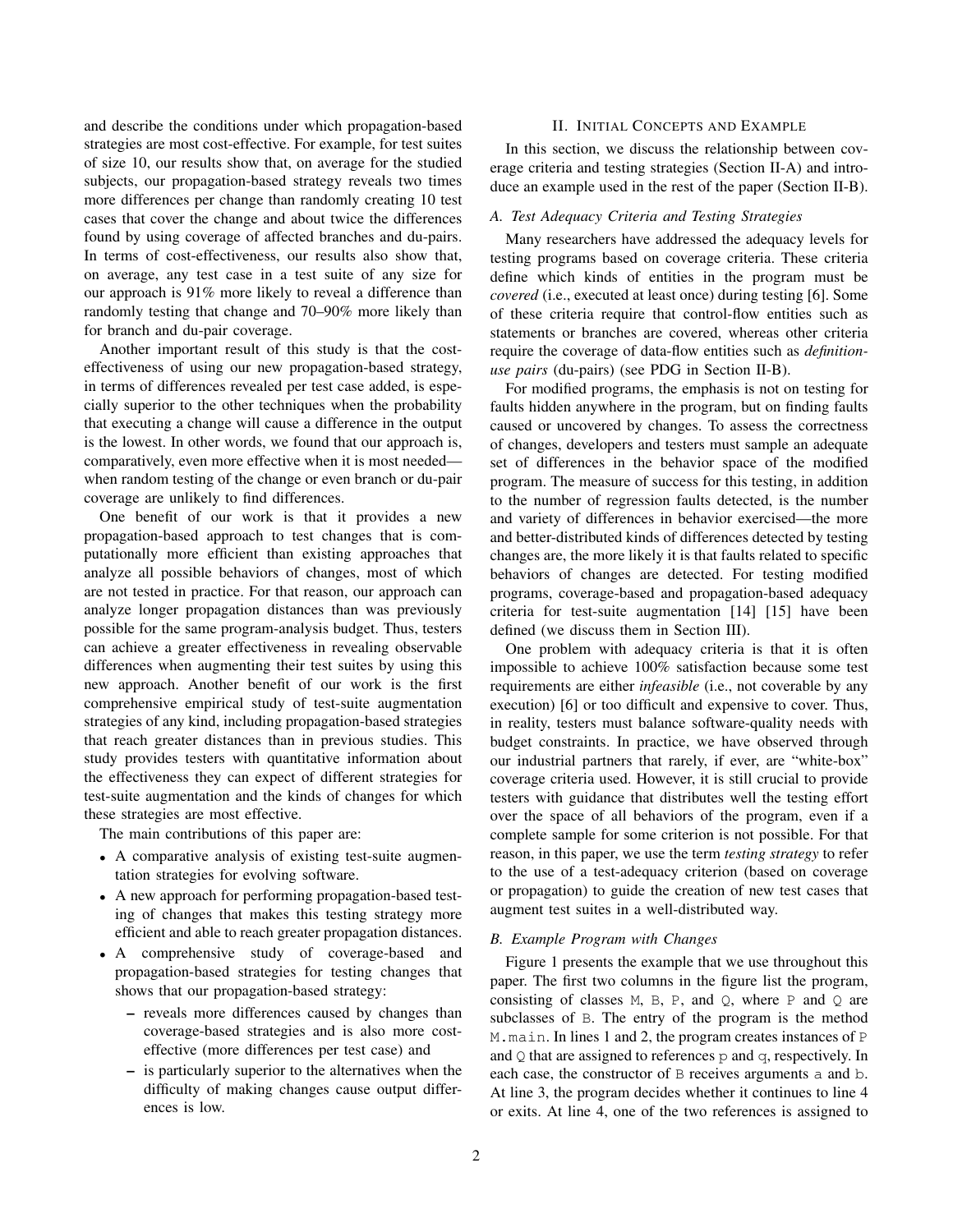

Figure 1. Example program consisting of classes M, B, P, and Q. M has two changes. On the right, a partial PDG for this program.

r, depending on the value of c. At lines 5–9, conditions on the value of the field  $x$  of the instances of P and Q determine which call to foo is performed—the call at 7, 8, or 9. Finally, a loop at lines 10–11 prints and decrements q.x until it is no longer greater than c.

The right of Figure 1 shows an almost complete *Program Dependence Graph* (PDG) [5] for this program. (In general, an interprocedural form of the PDG is needed [7].) The nodes in this PDG are the statements of the program and two special nodes: START for the entry of the program and EN for the entry of M.main. In this PDG, we omit the constructor of B and parts of B.foo.

A solid edge in the PDG represents the control dependence of the target node on the source node. Node  $n_1$  is *control dependent* [5] on node  $n_2$  if the decision taken at  $n_2$  determines whether  $n_1$  is necessarily executed. Control dependencies are created by the presence of branches and other control decisions such as virtual calls. In Figure 1, an example is node 8, which is control dependent on node 6 taking the false branch. In the PDG, the edges coming out of START represent the decision of executing the program. The bottom right part of this figure shows, separately, a partial view of the control-dependencies for B.foo.

A dashed edge in the PDG represents a *data dependence* of the target node on the source node, indicating that a variable defined at the source node is used at the target node and that there is a definition-clear path in the program (i.e., a path that does not re-define the variable) between the source and target nodes. Such a pair of nodes, including the variable, is called *du-pair*. For example, in Figure 1, node 6 is data dependent on node 4 because 4 defines r, 6 uses  $r$ , and there is a path  $(4,5,6)$  that does not redefine r after 4. For space reasons, in this figure, we omitted the interprocedural data dependencies.

## III. EXISTING CHANGE-TESTING STRATEGIES

In this section, we compare change-testing techniques proposed in the literature, which we classify as *coverage-*

#### *based* (Section III-A) or *propagation-based* (Section III-B).

## *A. Coverage-based Strategies*

Researchers have proposed to test the effects of changes by conservatively identifying entities, such as du-pairs, that might be affected by those changes, and requiring the coverage of those entities by a test suite [3] [14]. These techniques identify the affected entities using forward traversal of control and data dependencies from the locations of the changes, which is essentially performing forward slicing [7] [20] from the changes. For example, in Figure 1, and following the approach of Reference [14], the test requirements for change ch1 at line 1 are the du-pairs in the forward slice for variable a at that line. This slice is obtained by traversing the PDG forward from node 1 through both solid and dashed edges and identifying as test requirements the reachable dashed edges—the du-pairs. (From node 1, only the dashed edges for variable a are considered.) In this example, the test requirements for ch1 include du-pairs  $\langle (1,a),(12,\_x) \rangle$  (i.e., the definition of a at 1 and its use as  $\langle x \text{ at } 12 \rangle$ ,  $\langle (12,p,x),(3,p,x) \rangle$ , and  $\langle (4,r),(6,r) \rangle$ —this dupair is affected through the control dependence of 4 on 3, which is the target of  $\langle (12,p.x),(3,p.x)\rangle$ .

In this paper, we use DU to denote the testing strategy of covering du-pairs affected by a change until all du-pairs are covered or testing reaches a budget limit (e.g., no more coverage is achieved after creating 10 candidate test cases for the test suite). Similarly, we denote by BR the strategy of covering branches affected by changes. Note that the techniques in the literature do not require that the affected entities be covered after the change has been executed, but we will assume in this paper, as a basic condition for BR and DU, that they must be covered after the change. For completeness, we also introduce the RANDOM strategy that simply requires the execution of all changed statements.<sup>1</sup>

<sup>1</sup>RANDOM indicates "random testing of the change"—after reaching the change, the execution characteristics of the test cases are left to chance.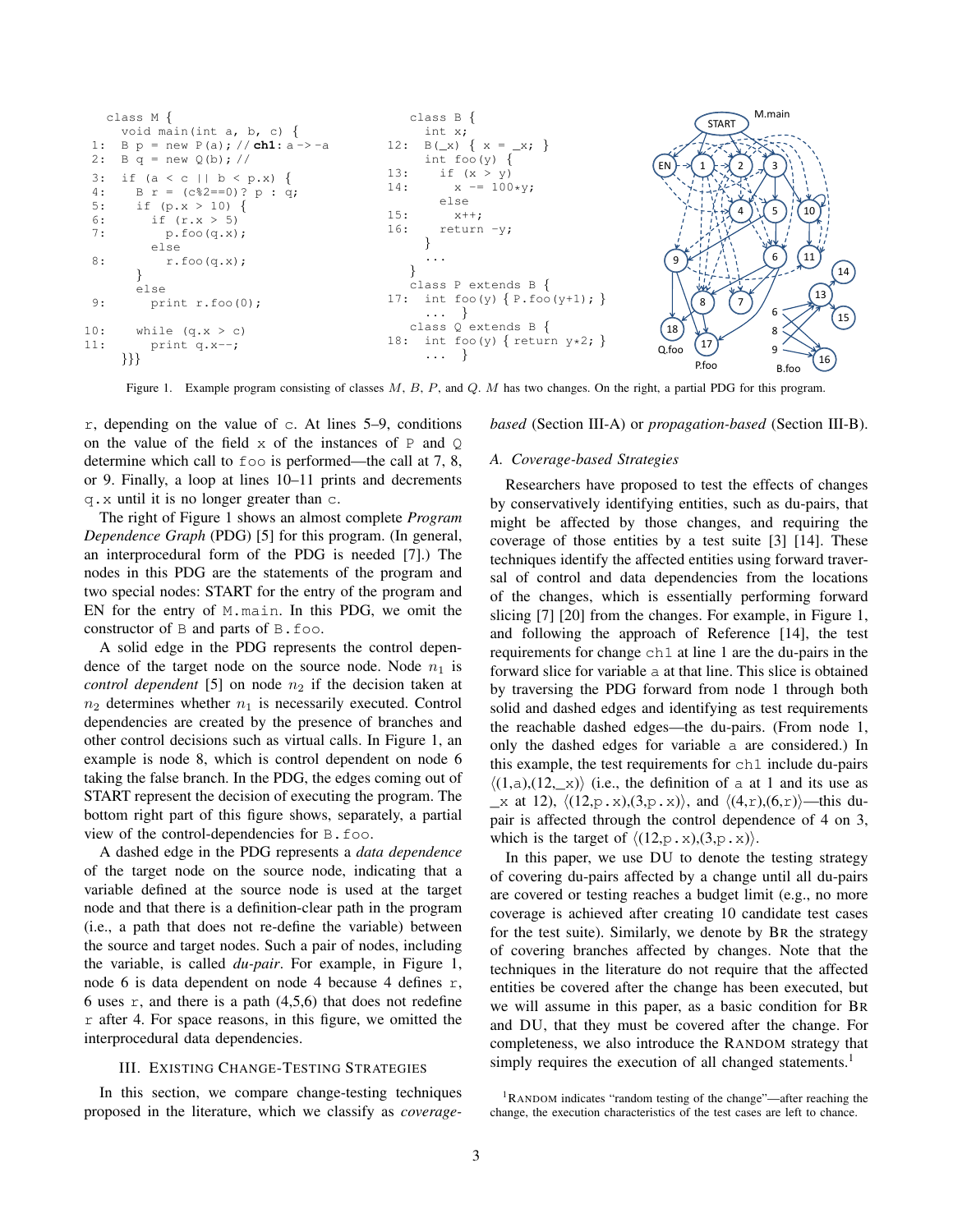To analyze change-testing strategies, including BR, DU, and the strategies presented in the next section, we use the PIE model [19] adapted for changes [15]: a change reveals a difference in the output if and only if the change executes, infects the state (i.e., creates an *infection*—a difference in the program state), and the infection propagates to the output. In the example of Figure 1, change ch1 is executed always (satisfying the execution condition), the state is infected if a does not equal 0, and the infection propagates to the output if, for example, line 9 is reached such that  $r$  equals  $p$  (i.e., when  $\circ$  is even), so that line 9 prints  $-a$  instead of  $a$ .

The goal of coverage-based strategies is to execute potentially-faulty entities—satisfying the first condition of the PIE model—and hope that, if the entity is faulty when affected by the change, it will infect the state and the infection will propagate to the output. It is also expected that the change itself is executed first, that it infects the program state, and that this infection propagates to the entity. (Otherwise, assuming that the program was correct before the changes, if no infection from the change reaches the entity, the entity cannot cause an error.) Thus, one limitation of coverage-based strategies is that they satisfy only the execution conditions for changes and entities, leaving to chance the infection and propagation conditions needed to reveal potentially-faulty differences. In other words, these strategies satisfy some necessary but not sufficient conditions for revealing the effects of changes.

Another limitation of existing research on coverage-based strategies is that only subsets of the test requirements they identify have been studied and that those studies are small in scale [15]. In Section V, we remedy this situation.

#### *B. Propagation-based Strategies*

To address the limitations of coverage-based strategies, propagation-based techniques have been developed [2] [15]. The method, called MATRIX, computes test requirements in two phases. These requirements are propagation-based because they contain not only the execution condition of the PIE model for each change, but also represent at least some of the infection and propagation conditions from this model. Next, we analyze the two phases of MATRIX.

*1) Phase 1:* This phase of MATRIX identifies, for each change, all *dependence chains* (i.e., sequences of consecutive dependences in the PDG) starting at that change and uses these chains as test requirements. Each of these chains represents a "propagation path" in the PDG from the change to the output because dependencies are the means through which infections propagate from statement to statement until they reach the output. However, in practice, the number and length of these chains can be too great or even infinite. For that reason, MATRIX uses a length limit  $d$  for the chains (the "distance from the change"). Despite this limit, executing a chain guarantees that a propagation path is taken at least up to distance d, which prevents cases in which infections stop propagating before  $d$  because a nonpropagating path is taken (e.g., a path that re-defines an infected variable before it is used). Thus, chains increase the chances that a propagation path is covered to the output. In this paper, we use  $CHAIN<sub>d</sub>$  to represent the strategy of satisfying chain requirements for a distance d.

For example, in Figure 1, one dependence chain from ch1 consists of the PDG edge sequence  $q_1$ =  $\langle 1,12 \rangle, \langle 12,3b \rangle, \langle 3b,4 \rangle, \langle 4,4p \rangle, \langle 4p,9 \rangle^2$  where  $\langle 3b,4 \rangle$  and  $\langle 4,4p \rangle$ are control dependencies and the rest are data dependencies. A necessary condition for an infection in p.x at line 1 to propagate to line 9 through  $r$  is to execute this chain because it reaches line 9 and its subsequence  $\langle 4,4p \rangle$ ,  $\langle 4p,9 \rangle$ guarantees that  $r$  is the same as  $p$  at 9. Using DU, in contrast, does not guarantee that du-pairs  $\langle 12,3b \rangle$  and  $\langle 4p,9 \rangle$ are covered by the same execution—a test  $t_1$  might cover  $\langle 12,3b \rangle$  but take the false branch at 3b whereas, in another test  $t_2$ , 3 might be true because  $a \lt c$  (i.e., p. x at 3b is not reached), so  $\langle 4p,9 \rangle$  is covered but not infected.<sup>3</sup>

Note that, whenever chain  $q_1$  is covered, the infection from ch1 will propagate to the output in line 9, so  $q_1$  is a sufficient condition for that propagation. However, this is not the case for all chains. For example, covering chain  $q_2=(1,12),(12,3b),(3b,5),(5,9)$  with inputs a=3, b-10, and c=-10 results in the same output for the original and the modified program  $(P$  and  $P'$ , respectively) because, in both cases, line 3 evaluates to true, line 5 evaluates to false, and r is q at line 9 (q.x is not infected). Thus, while being a necessary condition for a propagation through those dependencies, covering  $q_2$  is not sufficient.

*2) Phase 2:* To obtain the sufficient conditions for propagating an infection along a dependence chain, Phase 2 of MATRIX adds to each chain from Phase 1 a set of propagation constraints computed using *partial symbolic execution* [2] [15] [17] which starts at the change instead of the program's entry. These constraints are divided into two parts, one for each of the two cases in which a chain propagates an infection. In the first case, an infection propagates through a chain if, for the same input, the chain is covered in P or  $P'$ , but the end point of that chain is not reached in the other version of the program. In the second case, the chain is covered in one version and its end point is reached in the other version, but the state of the program computed along this chain differs between the two versions.

Despite the limit in distance for the propagation constraints of Phase 2, satisfying these constraints for a chain guarantees that an infection propagates through that chain at least up its end at distance d, which prevents cases in which the infection stops propagating somewhere in this chain. Thus, Phase 2 increases the chances that the infection

<sup>2</sup>3b is the second clause in line 3 and 4p is the subexpression of 4 that contains p, which is reached when the condition at 4 evaluates to true.

 ${}^{3}$ CHAIN<sub>d</sub>, however, does not subsume DU or BR because there can be affected du-pairs or branches beyond distance  $d$  from the change.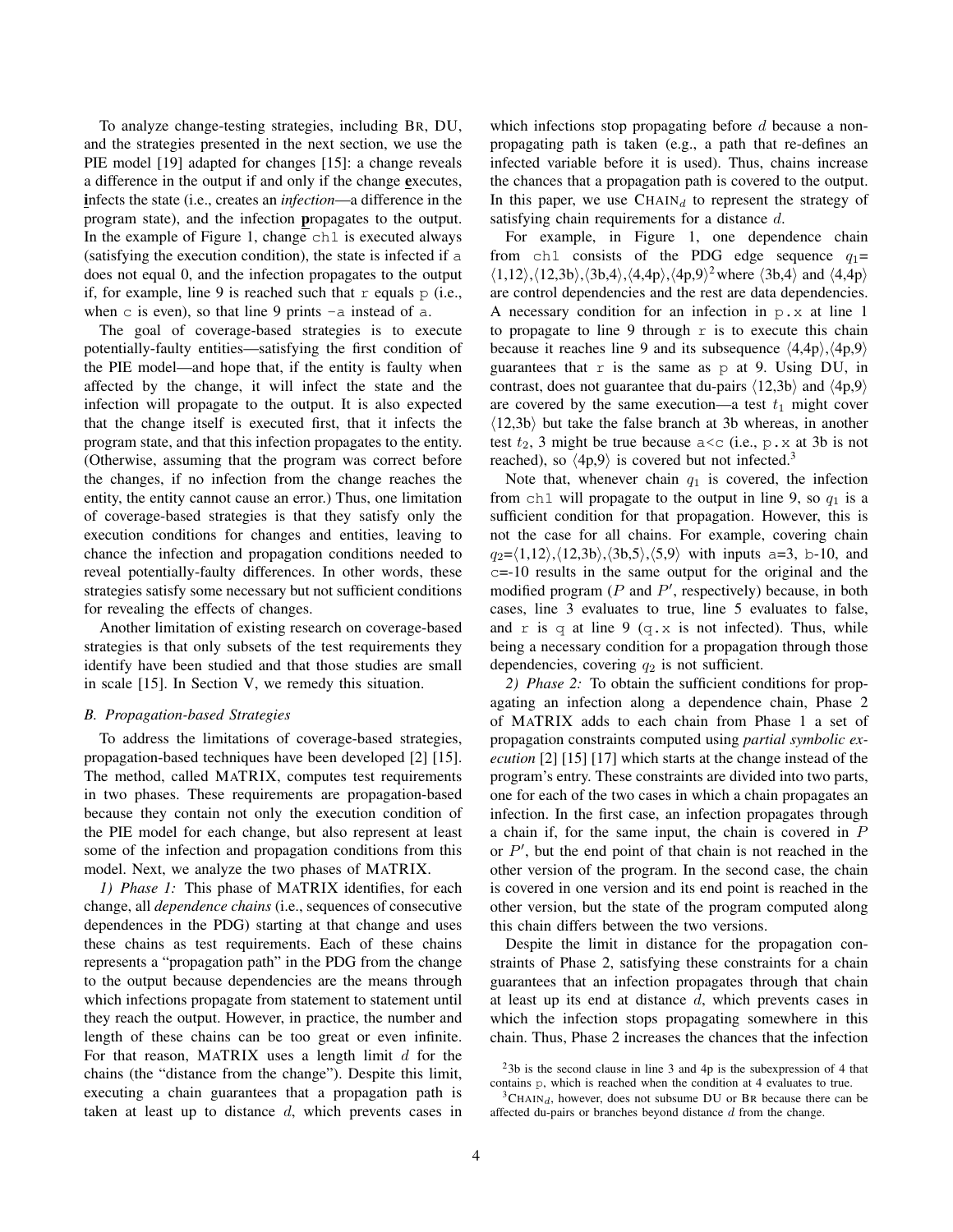will propagate all the way to the output. In this paper, we use  $PROP<sub>d</sub>$  to represent the strategy that enhances  $CHAIN<sub>d</sub>$ by adding to each chain these Phase-2 constraints.

For example, whenever the chain  $q_2$  (defined above) is covered in  $P'$ , an infection propagates through  $q_2$  only if the condition for any of the two control dependencies in this chain evaluates differently in  $P$ . Thus, for  $q_2$  and the condition at clause 3b, the Phase-2 requirement is that  $b < -a$ and  $b \ge a$ , in which symbolic execution replaced p.x with a for P and  $p \cdot x$  with  $-a$  for P'. For the condition at line 5 in this chain, the requirement is that  $a \le 10$  and  $-a \ge 10$ .

A limitation of existing research on propagation-based strategies is that, like coverage-based strategies, they have been studied only to a limited extent [15] [17]. The main obstacle for such studies is the cost of computing these requirements. Thus, to address this problem, in the next section (Section IV), we define a new approach that enables the comprehensive study presented later in Section V.

### IV. NEW PROPAGATION-BASED APPROACH

In this section, we present our new approach for propagation-based strategies that addresses the main limitation that hampers their effectiveness and applicability: the short distance limits they achieve in practice [15] [17]. Section IV-A analyzes the causes for this limitation and Section IV-B presents our solution.

#### *A. Causes of Current Limitations*

The distance limit d discussed in Section III-B for propagation-based strategies addresses two practical concerns: (1) the great computational costs of computing these test requirements and (2) the need to contain the number of chains and constraints presented to testers. The current formulation of the MATRIX requirements has its benefits it specifies a comprehensive set of test requirements as constraints that can be evaluated by executing only one of the programs and can be extended backward for solving and generating inputs for them. However, this formulation is also problematic for two reasons:

- 1) Symbolic execution does not scale well. Advances for multiple paths [17], compositionality [1], and other optimizations [11] have extended the boundaries of symbolic execution, but it remains intractable and, therefore, the distances for Phase-2 are still limited. Moreover, within the distance limits currently reached, for many chains, some paths that cover them cannot be analyzed because of their great length.
- 2) A large fraction of the testing requirements, identified by the static analysis of  $P$  and  $P'$  to find all potential effects of a change, are either infeasible or too difficult to satisfy with any reasonable budget. Thus, many requirements are not satisfied in practice, and the effort spent in computing them is wasted.

#### *B. The New Approach*

To address these problems, we developed a new and more efficient approach for  $\text{CHAIN}_d$  and  $\text{PROP}_d$  that circumvents the complexities of the current version of MATRIX. Instead of computing all test requirements beforehand (i.e., statically), our new approach checks for dependencies and state differences during execution, identifying the satisfaction of requirements on demand without computing them beforehand. This new approach preserves the precision of MATRIX while avoiding the cost of symbolic execution and avoiding most of the effort that is wasted when a full static analysis is performed for requirements that are not satisfied later. Although our new solution does not directly compute constraints for solving, the significant efficiency improvements of the new approach justify this compromise.

Our new approach consists of the following steps:

- 1) Initialize the accumulated set of satisfied requirements, *Accum*, to the empty set.
- 2) Compute a static forward slice from the location of each change, on both  $P$  and  $P'$ .
- 3) Instrument  $P$  and  $P'$  to detect the coverage of the dependencies in the slice, including the values written to the program state at the source of each dependence and, for control dependencies, the branch taken.
- 4) Receive a new test input  $t$  from the tester and execute  $P$  and  $P'$  for that input.
- 5) During execution, collect the information reported by the instrumentation including, for each of  $P$  and  $P'$ , which dependencies are covered, which other dependencies they succeed when covered, and which values are computed at the source of those dependencies.
- 6) After execution, for  $P$  and  $P'$ , find which chains were executed by determining which dependencies from the change were covered and, transitively, which other dependencies succeeded those dependencies. Also, determine which computed values differed between P and  $P'$  at the source of each dependence in each chain.
- 7) Update *Accum* with the new chains covered and the new infection-propagations found, if any.
- 8) Inform the tester whether  $t$  satisfied new requirements and, if so, the new status of *Accum*. Also, notify the tester if all requirements for the chains in the static forward slice have been satisfied.
- 9) Go back to Step 4 if the tester wants to continue.

In a typical usage scenario for this approach, the tester will first reuse the test cases from a regression test suite T and input them in Step 4 to find the requirements already satisfied by  $T$ . Then, the tester will iteratively create new test cases t for Step 4, adding each t to  $T$  if it satisfies new requirements, until all requirements are satisfied or a testing budget limit is reached (e.g., number of test cases generated that do not satisfy new requirements, person-hours spent, or number of new test cases whose outcome must be inspected).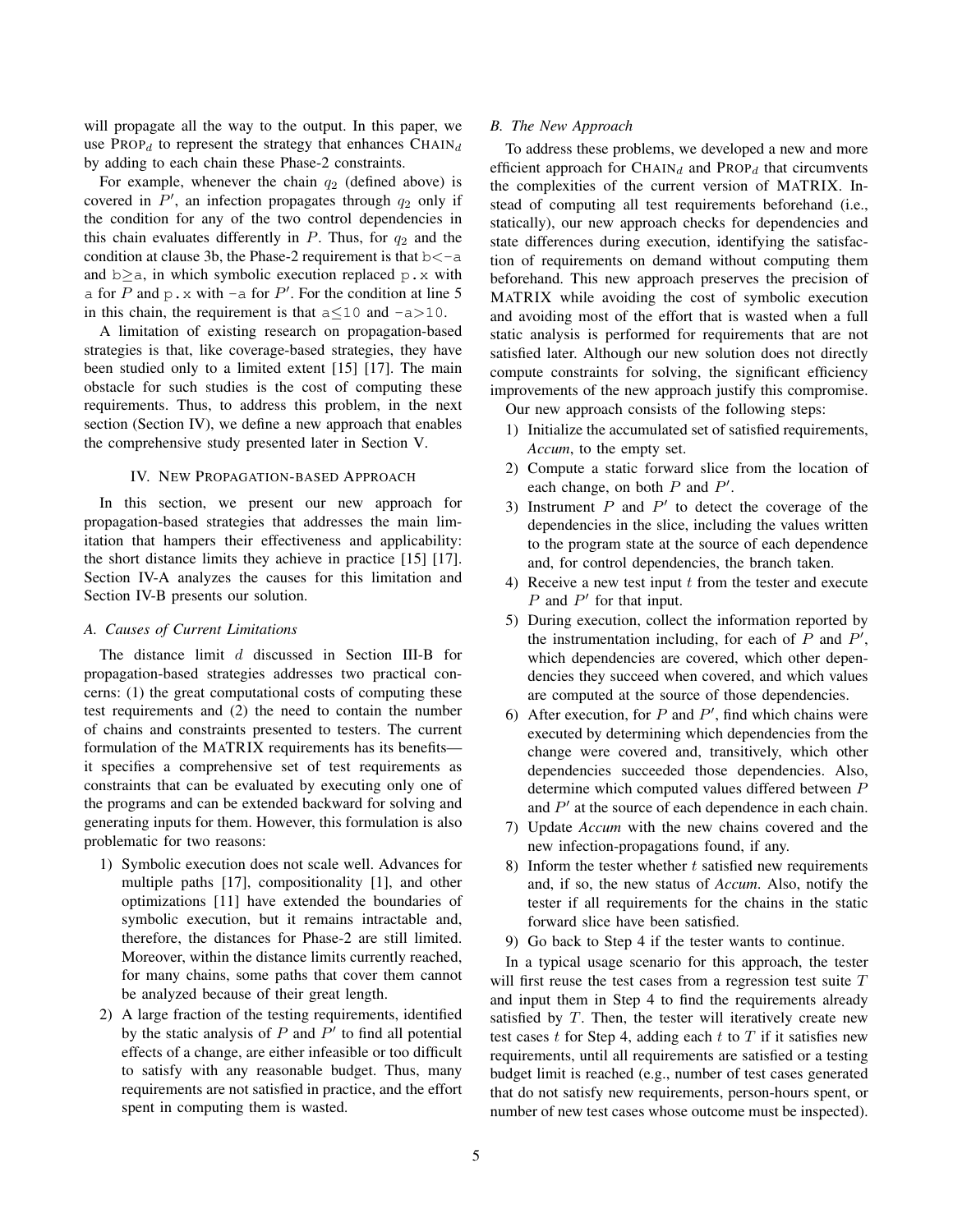SUBJECTS, TEST SUITE SIZES, AND CHANGES. Subject | Description | LOC | Tests | Changes Tot\_info information measure 283 1052

Table I

| 101 HH.               | ппотпанон теазиге  | $-1.7.7$ | $\cdots$ |  |
|-----------------------|--------------------|----------|----------|--|
| Schedule1             | priority scheduler | 290      | 2650     |  |
| Schedule <sub>2</sub> | priority scheduler | 317      | 2710     |  |
| Print tokens          | lexical analyzer   | 478      | 4130     |  |
| NanoXML               | XML parser         | 3497     | 214      |  |

This new approach requires only static and dynamic dependence analysis (i.e., slicing [7] [20] with some refinements) and runtime state monitoring, in contrast with MATRIX, which, in addition, requires symbolic execution for all paths that can propagate the changes.<sup>4</sup> The efficiency improvements of the new approach significantly increase the distances that can be analyzed for CHAIN<sub>d</sub> and PROP<sub>d</sub>, as our study in Section V shows. Also, our approach removes the burden from the tester of handling a large number of short-distance requirements and, instead, provides the tester with information focused on those long-distance requirements that are actually satisfied.

# V. STUDY OF CHANGE-TESTING STRATEGIES

In this section, we present our evaluation and comparison of the effectiveness and cost-effectiveness of the changetesting strategies discussed in Sections II–IV.

#### *A. Empirical Setup*

In this section, we describe our toolset and the subjects used in our study.

*1) Implementation:* To evaluate all five change-testing strategies, we used the DUA-FORENSICS dependenceanalysis and instrumentation framework [16] which is based on Soot [18] and analyzes Java-bytecode programs. To implement strategies RANDOM, BR, and DU, we reused the existing functionality in DUA-FORENSICS to monitor the coverage of statements, branches, and du-pairs, which we modified for BR and DU so that only branches and du-pairs affected by a change are monitored. Covered branches and du-pairs are reported only after the change has executed.

For our new CHAIN<sub>d</sub> and PROP<sub>d</sub> strategies, we extended the dynamic forward slicer provided by DUA-FORENSICS to not only identify which entities (i.e., statements and dependencies) are covered after a change but also identify which dependencies precede which other dependencies this ability lets us precisely monitor the dependence chains within each dynamic forward slice. In addition, to implement  $PROP<sub>d</sub>$  we used the ability of DUA-FORENSICS to identify state modifications performed by each statement in a dependence chain.

*2) Subjects:* For our study, we considered subject programs for which a large number of test cases are available (to properly simulate the creation of new test cases by a tester) and that include changes seeded by other researchers. Therefore, we decided to start our investigation on a number of subjects from the Siemens suite [8] that we translated from C to Java. These subjects are listed in Table I, where the columns show, respectively, the name of the subject, a short description, the size in lines of code (LOC), the number of test cases available, and the number of changes used in our study. The Siemens subjects can be seen as representative of small programs as well as modules from larger programs that are tested as units. In addition, as Table I also shows, we studied NanoXML, a small XML parser used in realworld scenarios and whose coding style and complexity are representative of modern object-oriented programs. We obtained NanoXML from the SIR repository [4].

*3) Execution environment:* To run our experiments, we used a machine with two quad-core Intel CPUs and 12 GB RAM running 32-bit Linux and the Hotspot 6 Java Virtual Machine.

#### *B. Goals and Design*

The goal of our study was to evaluate both the effectiveness and the cost-effectiveness (i.e., effectiveness per cost unit) of the change-testing strategies discussed in sections III and IV and compare these strategies against each other. Our measure of effectiveness for a test suite is its *differencedetection*—the number of test cases whose outputs in the original and modified versions of the program differ. Our measure of cost-effectiveness, or quality, of the test suite is the ratio of difference-detection to the size of the test suite, which we call *ds-ratio*. The greater the ds-ratio, the better the strategy that created the test suite is at sampling and discriminating test cases that can cause differences.

To achieve this goal, we sought to answer the following three research questions:

RQ1. How (cost-)effective are our propagation-based strategies with respect to existing techniques for testing changes?

RQ2. Which factors affect the effectiveness of changetesting strategies?

RQ3. What is the cost of using propagation-based strategies?

For our study, we designated RANDOM as our baseline strategy because we consider useless any strategy that is less effective than randomly testing a change (i.e., creating tests that just cover the change without regard for any other requirement). Also, because only one test case suffices to satisfy RANDOM for each change in our study, we used RANDOM repeatedly to create test suites of the same sizes as those obtained by the other strategies with the purpose of assessing the cost-effectiveness of those test suites.

To evaluate BR, DU, CHAIN<sub>d</sub>, and PROP<sub>d</sub>, for each change in each subject, we used the following method for

<sup>&</sup>lt;sup>4</sup>In our new approach, we could remove the static-slicing and dependence-monitoring steps altogether and, instead, analyze the traces of the programs for dependencies and state differences. This alternative would eliminate the need for most of the static analysis, but it would increase the time and space overhead during execution and post-processing. We intend to explore this alternative design in the future.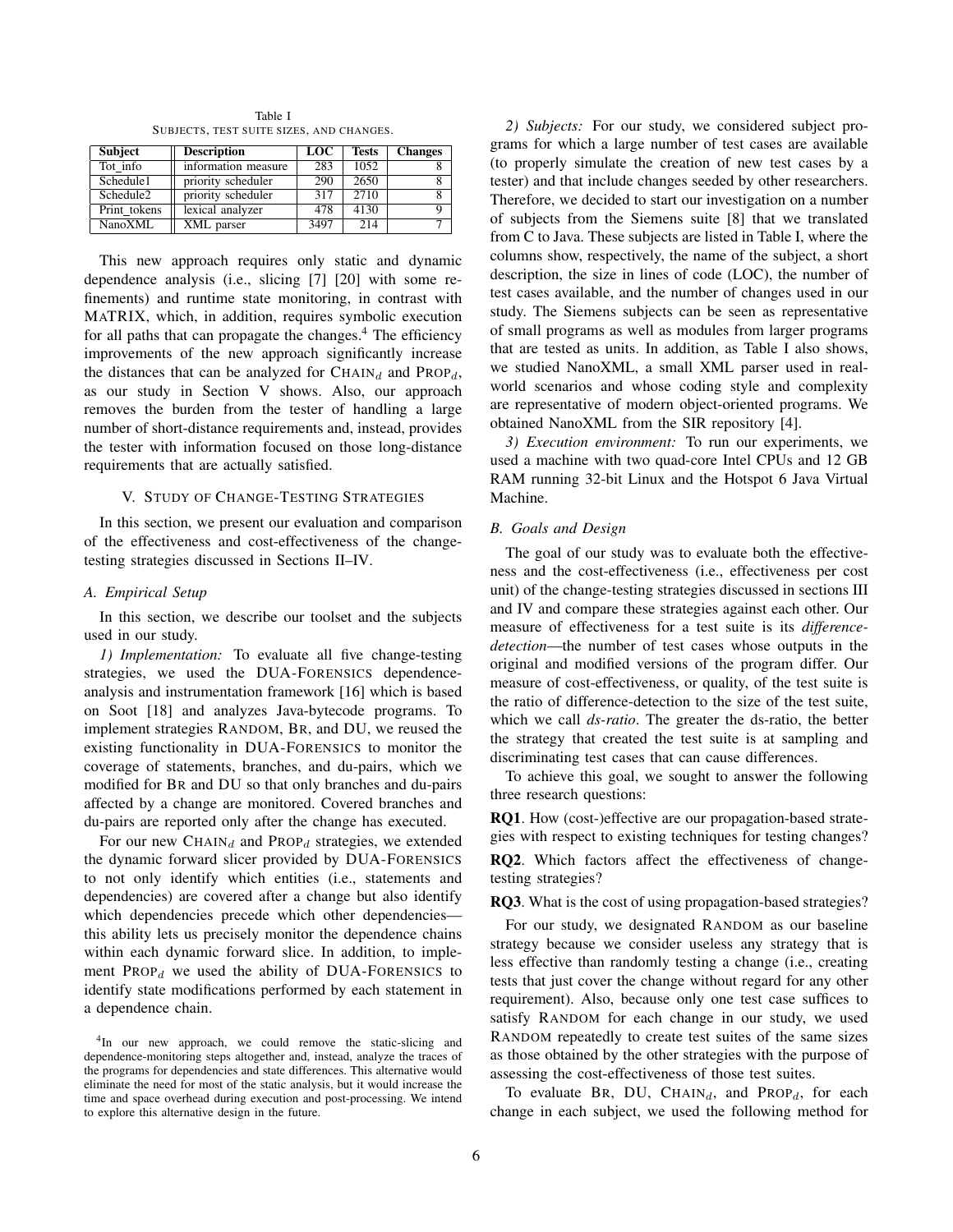Table II AVERAGES FOR DIFFERENCES DETECTED, TEST-SUITE SIZES, AND DS-RATIOS FOR CHANGE-TESTING STRATEGIES.

| <b>Strategy</b> | <b>RANDOM</b> | BR   | DU  | <b>CHAIN</b> a |          |                  |          |               |                 | PROP.            |     |                |             |                  |      |      |               |       |          |                    |
|-----------------|---------------|------|-----|----------------|----------|------------------|----------|---------------|-----------------|------------------|-----|----------------|-------------|------------------|------|------|---------------|-------|----------|--------------------|
|                 |               |      |     | d1             | d2       | a s              |          | d8            | d9              | $\overline{d10}$ | dl  | αz             | ďЗ          | d4               | d5   | db   | ď             | d8    | d9       | $\overline{d10}$   |
| differences     | 24            | .    |     | 39             | .45      | .69 <sup>1</sup> | $\cdots$ | 4.28          | 6.08            | 8.15             | q٩  | 1.54           | 2.81        | 4.1 <sub>1</sub> |      | .45  | u.<br><b></b> |       |          | 17.98 <sub>1</sub> |
| size            | .00           | 6.69 | 39  | 32             | 42<br>т∠ | 3.67             | $\cdots$ |               | 76 <sub>1</sub> |                  | 50  | 5.<br>ر        | ר ר<br>1.33 | $\Omega$<br>-4   | . 09 | 2215 | 44.04         | 59.88 | $+69.89$ | 89.11              |
| ds-ratio        | $2\pi$        | .24  | 26. | 21             | .29      | $\sim$           | $\cdots$ | $^{\sim}$<br> |                 | 30               | .42 | 4 <sup>5</sup> | .48         | .49              | .48  |      |               |       | .42      |                    |

each of these strategies:

- 1) For all test cases available for that subject, use DUA-FORENSICS on  $P$  and  $P'$  (i.e., the original and modified versions) to perform the analysis, monitoring, and reporting of covered (i.e., satisfied) test requirements (e.g., affected branches, chains from the change) as described in the approach of Section IV-B.
- 2) Using this coverage information, construct 100 unique test suites by randomly selecting one test case t at a time from the pool and adding  $t$  to the test suite if that increases the accumulated coverage of the requirements by that test suite. Stop when the pool contains no more test cases with additional coverage. After each test suite is completed, place back in the pool the selected test cases.
- 3) Compute the average *difference-detection* (i.e., number of test cases that reveal an output difference), average size, and average ds-ratio of the 100 test suites.

For RANDOM, instead of performing this process, we analytically computed its ds-ratio for each change by determining the number of test-cases in the pool that produce a different output between  $P$  and  $P'$  and dividing it by the number of test cases in that same pool that cover the change. We then used this ratio to assess each test suite  $T$  created for the other strategies by computing the product of this ratio and the size of  $T$ , and then comparing this product with the difference-detection achieved by T.

In this study, to support our analysis of factors affecting the effectiveness of our strategies, we defined the *detectability* of a change C as the ds-ratio for RANDOM on that change, which represents the empirically-estimated probability that a test case that covers the change also reveals a difference in the output. The lower the detectability of a change, the less likely it is that any test case will reveal a difference for that change and thus, the more difficult it is to test that change.

#### *C. Results and Analysis*

For CHAIN<sub>d</sub> and PROP<sub>d</sub>, we experimented with all distances (values of d) that our implementation was capable of analyzing for each change, which in some cases reached dozens of dependencies from the change. However, to compute overall results per distance, we used as the maximum value for  $d$  the shortest distance reached for all studied changes, which in our experiments was 10. This is a considerable improvement over the original formulation of propagation-based strategies, which could reach distances of about four dependencies only in similar subjects.

In the rest of this section, we address our three research questions:

*1) RQ1: Cost-effectiveness of strategies:* Table II presents the average results for all strategies. In this table, the header row shows the strategy, including all distances for  $PROP<sub>d</sub>$ and distances  $1-3$  and  $7-10$  only for CHAIN<sub>d</sub> for space reasons. The rest of the table shows three results for each strategy—one result per row—which are the average number of differences for all tests suites created for all changes using that strategy, the average size of the test suites for all changes in that strategy, and the average of the ds-ratios (differencesto-size ratios) for the test suites for all changes in that strategy. For example, for strategy DU, for all changes and all 100 test suites created for each change using this strategy, the average number of differences in the output detected was 6.81, the average size of the test suites was 39.71, and the average of the ds-ratios for those test suites was 0.26. Note that 0.26 is not the result of dividing the average number of differences by the average size of the test suites—the average of the ratios is not the same as the ratio of the averages.

The results in Table II show that, for existing coveragebased strategies, every change required only one test case to cover it using RANDOM, which was expected due to the small size of the studied changes (a few lines of code, at most). The detectability of the changes (ds-ratios for RANDOM) ranged from 0.001 to 1.0, with an average of 0.24—for any set of 100 test cases, on average for all changes, 24 test cases detect an output difference.

For BR and DU, somewhat surprisingly, the average dsratio was indistinguishable from that for RANDOM. Despite results in the literature for the Siemens subjects showing that the whole-program counterparts of BR and, especially, DU, perform better than random testing [8], these strategies were not useful for the parts of the program affected by each change. This result can be explained by the low coverage levels attained for BR and DU in these subjects, which ranged approximately between 50–90%, and which were lower than for whole-program testing for which 100% coverage was often achieved in the same subjects. It is worth noting, however, that for du-pair coverage in the Siemens subjects, the effectiveness over random testing was unequivocably higher only for coverage levels of 93– 100% [8]. Another interesting result is the much greater average number of differences detected and test-suite sizes for DU than for BR, which indicates that DU is more expensive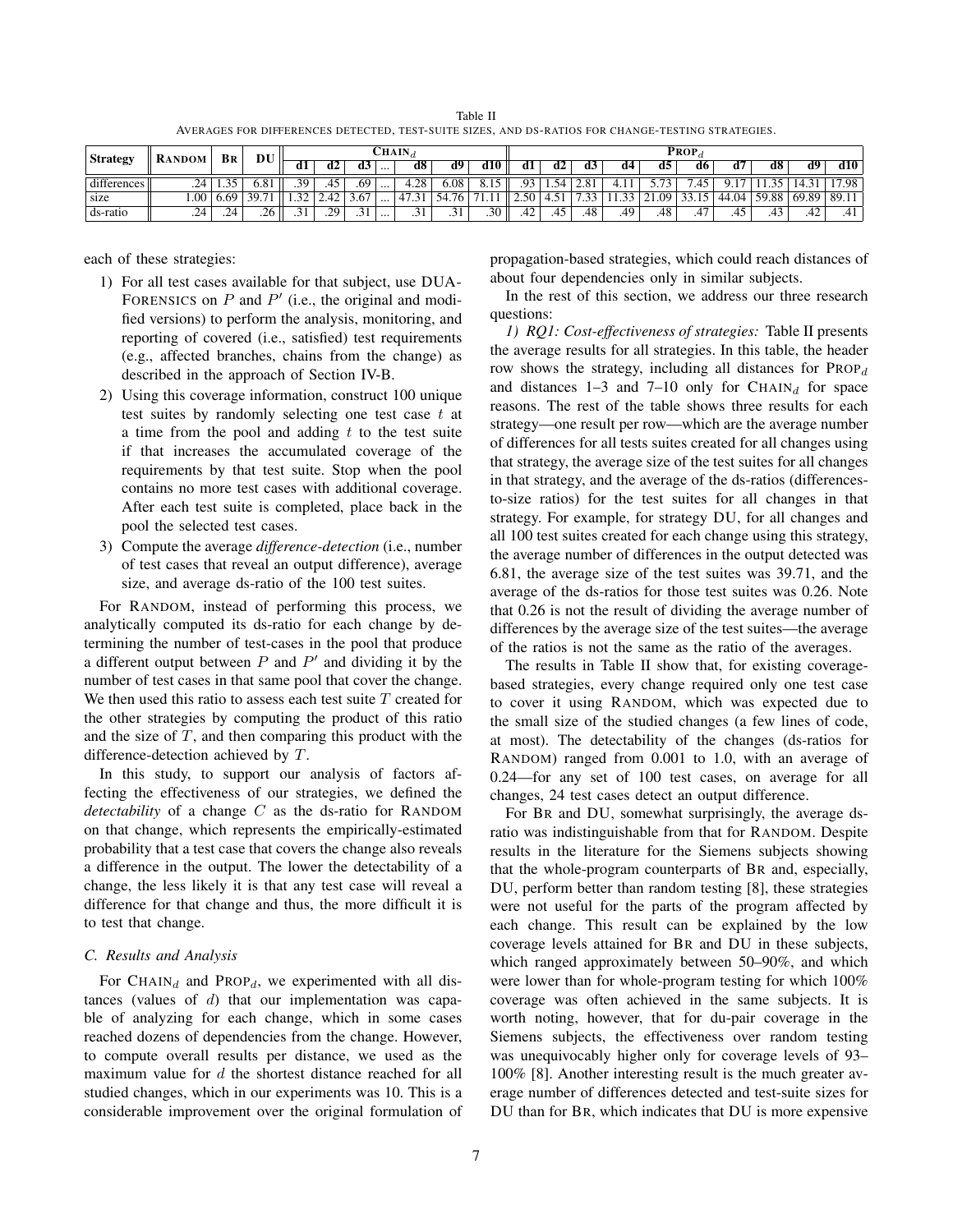

Figure 2. Effectiveness of strategies per propagation distance.

to satisfy but it also provides a greater effectiveness, at about the same ds-ratio as BR.

For our propagation-based strategies  $\text{CHAIN}_d$  and  $\text{PROP}_d$ , at all distances, the ds-ratios were much better, especially for PROP<sub>d</sub>. CHAIN<sub>d</sub> consistently achieved a ds-ratio of at least .29, although a paired t-test did not show sufficient statistical significance—the p-values with respect to RANDOM, BR, and DU were .065 (i.e., 6.5% probability that  $\text{CHAIN}_d$  is not really better than RANDOM), .022, and .188, respectively.  $PROP<sub>d</sub>$ , however, performed best of all strategies for all distances with a ds-ratio between .41–.49, whose superiority over RANDOM, BR, DU, and  $CHAIN<sub>d</sub>$  was statistically significant with a p-value of less than .000002 in all cases. Also, the results show that, on average, CHAIN<sub>d</sub> and PROP<sub>d</sub> detected more differences than DU at distances 10 and 7–10, respectively. These results for detected differences highlight the importance of our new approach for reaching longer distances in propagation-based strategies that can achieve an effectiveness that surpasses that of existing coverage-based approaches.

An apparent inconsistency can be observed in the average differences and test-suite sizes for  $CHAIN<sub>d</sub>$  with respect to DU. For distances 8 and 9, although not statistically significant, the average number of differences detected by  $CHAIN<sub>d</sub>$  was less than for DU whereas the average test-suite size was greater, despite the greater ds-ratio—the test-suite quality—for  $CHAIN<sub>d</sub>$ . This phenomenon is explained by the distortion introduced by several changes for which  $\text{CHAIN}_d$ required large test suites but only found a small number of differences. In contrast, for those same changes, both DU and BR were usually more cost-effective. Thus, such cases magnified the average number of test cases needed by  $CHAIN<sub>d</sub>$  for all changes, which explains the apparent inconsistency between these statistics and the greater average ds-ratio observed for CHAIN $_d$  over DU and BR.

Figures 2 and 3 provide a view, on average for all changes, of the effectiveness of our propagation-based strategies per distance and per test-suite size, respectively, with respect to coverage-based strategies. (In Figure 3,  $CHAIN<sub>d</sub>$  is omitted for reasons explained below.) The bar graph in Figure 2 shows, for each distance (horizontal axis), the average



Figure 3. Effectiveness of strategies per test-suite size.

number of differences detected (vertical axis) by test suites created using  $CHAIN<sub>d</sub>$  and  $PROP<sub>d</sub>$ . In this graph, categories *Rand ch* and *Rand pr* show the average effectiveness obtained by using RANDOM for test suites of identical size to those obtained by  $CHAIN<sub>d</sub>$  and  $PROP<sub>d</sub>$ , respectively. This figure illustrates that, for all distances, and especially for the greatest distances, both propagation-based strategies are quite useful (i.e., considerably better than RANDOM).

The chart in Figure 3 shows the projected curves, for all test-suite sizes observed (horizontal axis), of the effectiveness (vertical axis) for  $\text{PROP}_d$  and all three coveragebased strategies, where BR and DU were applied repeatedly in a fashion similar to RANDOM to match each observed test-suite size. We omitted the curve for  $CHAIN<sub>d</sub>$  from this chart because it overlaps with the coverage-based strategies, making it difficult to visualize. In other words, despite exhibiting a greater probability per test case of revealing an output difference (ds-ratio),  $CHAIN<sub>d</sub>$  did not have a better average difference-detection effectiveness per test-suite size than the coverage-based strategies, the reason for which is, again, that data points with great difference-detection values dominated the average effectiveness. Also, for similar reasons, BR was slightly better than RANDOM and DU in this comparison. PROP $_d$ , in contrast, found a statisticallysignificantly (for p-values of .001 or less) greater number of differences than the other strategies for all test-suite sizes.

In all, for RQ1, we can conclude that, for these changes and subjects:

- PROP<sub>d</sub> produces, overall, significantly higher-quality test suites than the other strategies. In other words,  $PROP<sub>d</sub>$  discriminates and distributes test cases over the behavior space of changes better than the alternatives.
- CHAIN<sub>d</sub> provides, overall, a less effective but potentially simpler alternative of greater quality than coverage-based strategies (although not statistically significantly). When large test suites are required, however,  $CHAIN<sub>d</sub>$  may not perform better than DU or BR.
- The longer distances achieved for propagation-based strategies using our new approach allow this kind of strategies to be more effective, in number of differences detected, than DU or BR.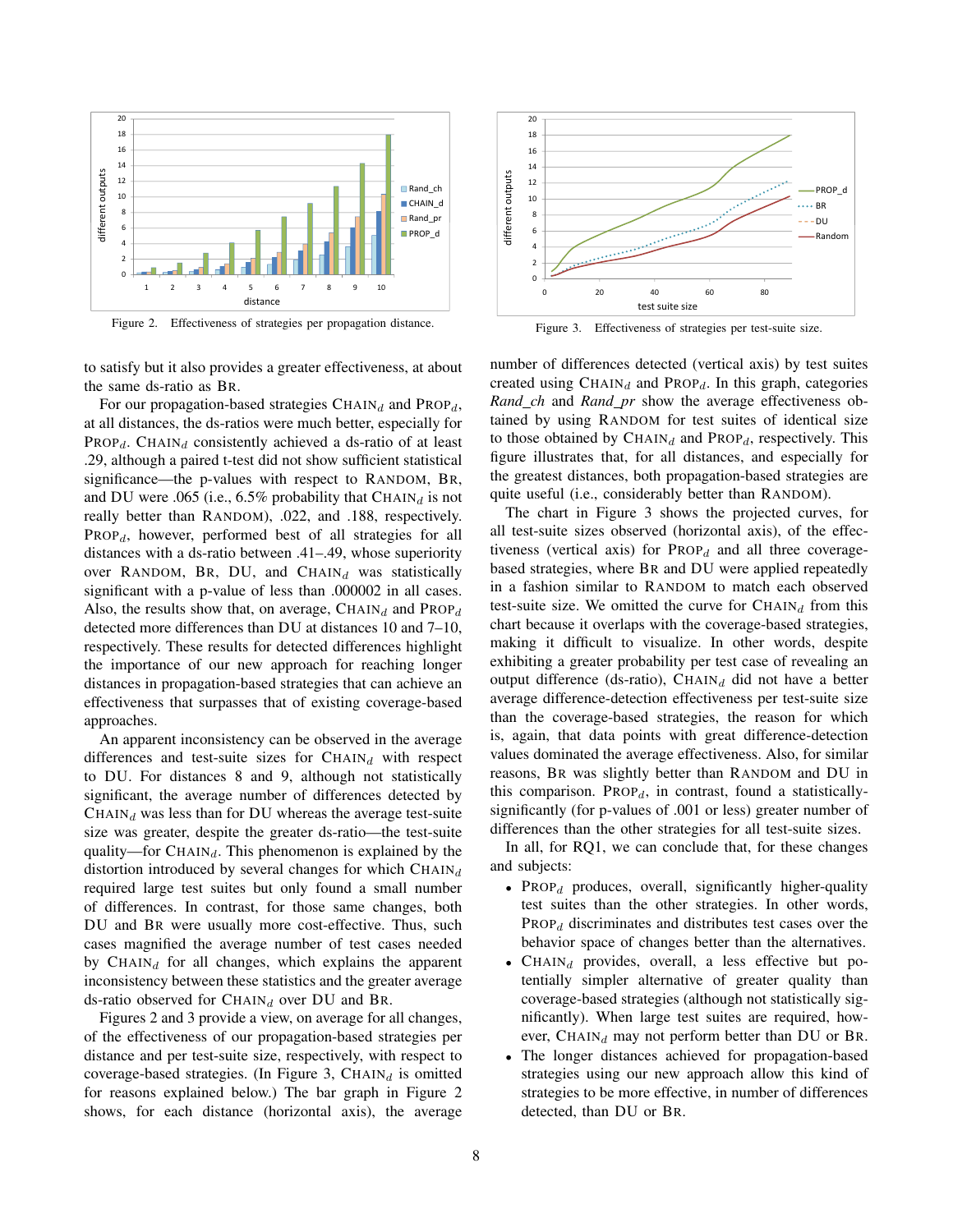Table III CLASSIFICATION OF CHANGES BY DETECTABILITY LIMIT. Det. limit 1.0 .8 .6 .4 .2 .05 .03 .01 .005



Figure 4. Cost-effectiveness improvement over RANDOM, in a logarithmic scale, of all other strategies per detectability limit.

• DU and BR are virtually indistinguishable from RAN-DOM, for the coverage levels achieved.

*2) RQ2: Factors that affect effectiveness:* For RQ1, we discussed the average results of the strategies for all changes, without distinguishing the difficulty of detecting differences (i.e., the detectability) for each change. For RQ2, we investigated how detectability influences the cost-effectiveness of all strategies. Table III shows the number of changes for different *detectability limits* (i.e., the maximum detectability of all changes in a set) in decreasing order of limits. For example, all 40 changes have a detectability limit 1.0 (i.e., detectability of at most 1.0), whereas 30 changes have a limit of 0.4 (i.e., detectability of at most 0.4).

Figure 4 illustrates how much more cost-effective  $PROP<sub>d</sub>$ ,  $CHAIN<sub>d</sub>$ , BR, and DU are over RANDOM when we remove from the set of studied changes those whose detectability is above some limit. In this graph, the horizontal axis represents the detectability limit in decreasing order and the vertical axis is the improvement in ds-ratio (cost-effectiveness) over RANDOM, in a logarithmic scale. For example, for detectability limit 1.0 (which includes all changes),  $PROP<sub>d</sub>$ is, on average over RANDOM, 91% more cost-effective, CHAIN<sub>d</sub> is 30% more cost-effective, DU is 8% more costeffective, and BR is 2% less cost-effective (points below 1% are not shown). However, as the detectability limit decreases, the cost-effectiveness superiority over RANDOM of the other strategies grows considerably. Considering that the graph is in a logarithmic scale, the improvement of  $CHAIN<sub>d</sub>$ and, especially,  $PROP<sub>d</sub>$  over coverage-based strategies is dramatic. At detectability limit 0.15,  $PROP<sub>d</sub>$  is already more than 5 times more cost-effective than using RANDOM, and for limits of 0.05 or less,  $PROP<sub>d</sub>$  is 18–28 times more costeffective. The other three strategies exhibit a lower but still considerable improvement over random testing. CHAIN $_d$  is twice as effective as RANDOM at detectability 0.7 or less, whereas BR and DU achieve the same improvement but only for detectability 0.1 or less. Note that, the lower the detectability limit is, the fewer changes are considered and thus the lesser is the confidence for the reported data points.

In all, for RQ2 on these changes and subjects, we can conclude that:

- PROP<sub>d</sub> improves cost-effectiveness significantly over the other strategies for all changes and this improvement grows dramatically as detectability decreases, demonstrating that  $PROP<sub>d</sub>$  is clearly the best strategy for testing changes of all the strategies presented in this paper and in the literature.
- Some changes are "easy" to detect, but about half the changes are quite difficult to detect (detectability 0.05 or less). Hence, RANDOM is insufficient for testing changes. Moreover, the easy-to-detect changes are likely to be detected by an existing regression test suite that already covers them, so the real need for testers is a good strategy (e.g.,  $PROP_d$ ) for hard-to-detect changes.

*3) RQ3: Cost of propagation-based strategies:* Computing propagation constraints in previous work often took one hour for small distances [17]. Our new approach, in contrast, for any distance, usually took a few minutes, whereas the runtime overhead for the test cases was about 600%. This overhead was not as high as we expected, considering than the overhead of monitoring just du-pairs can be 100% or more [16]. Moreover, we expect that our toolset can be optimized considerably to reduce this overhead.

# *D. Threats to Validity*

The main internal threat to the validity of our results is the potential presence of errors in our toolset that can distort the coverage measured for each test. To minimize this threat, we inserted sanity checks at different points in the toolset and manually inspected the results for several changes.

The main external threat is the representativity of our subjects and changes. More changes of different types and size must be studied and greater coverage levels for all strategies should be reached to further generalize our conclusions.

#### VI. RELATED WORK

Two coverage-based techniques that identify test requirements for modified software [3] [14] have been presented. These techniques define coverage criteria for entities potentially affected by changes. Our analysis in this paper, however, indicates that they can be inadequate for this task. Also, these techniques have been only partially evaluated [15]. In this paper, we presented the first complete study of these techniques, showing that they are not the most effective.

Propagation-based techniques for augmenting test suites have also been presented [2] [15]. These techniques use dependence analysis and symbolic execution to identify all possible paths along which the effects of changes can